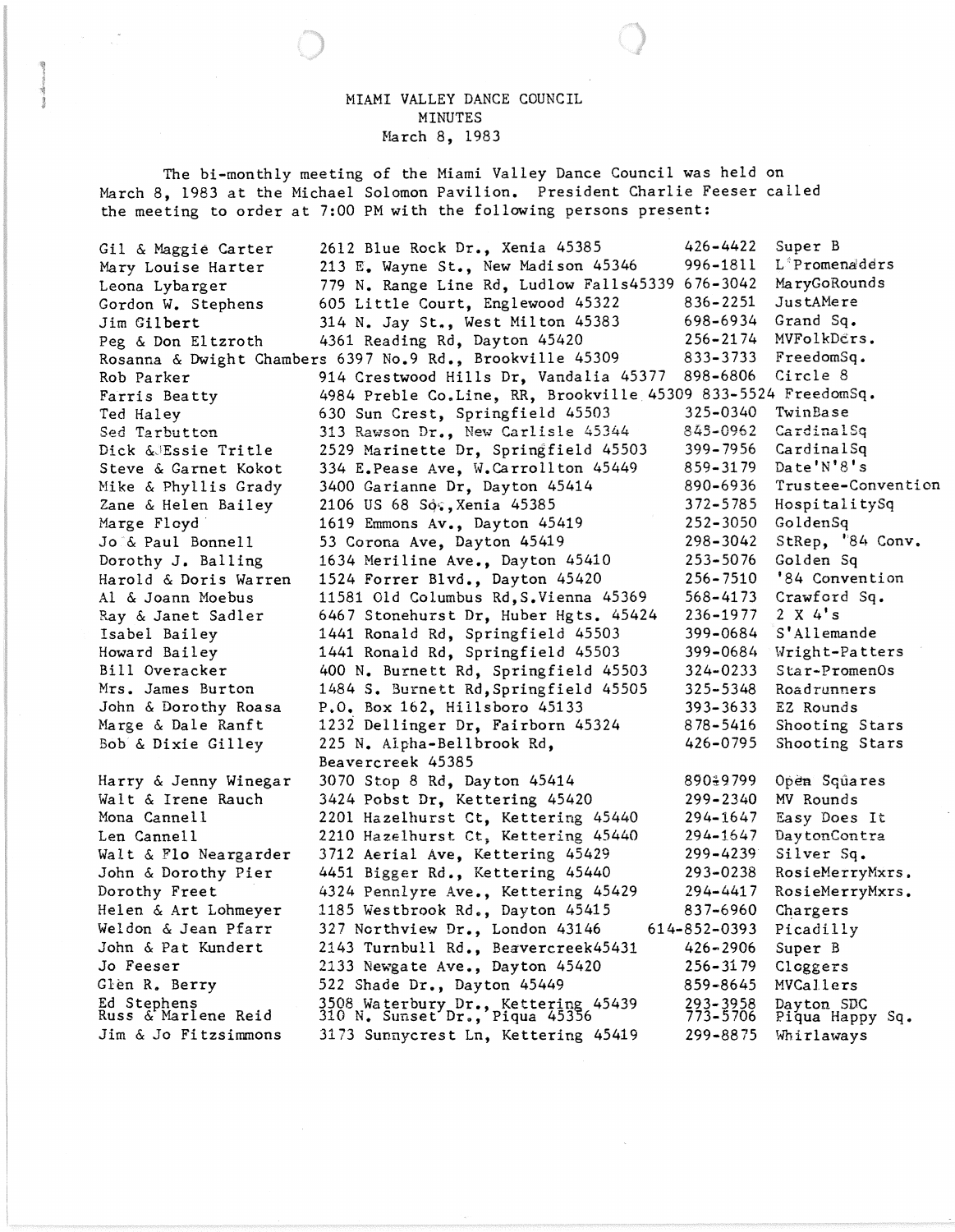George & Mady D'Aloiso Chuck & Barbara Jobe George,&'Pat Baver Jim & Jan Seibel Tommy J. Ro by Marvin & Elma Brown John & Virginia Sesslar 5880 S.Chas.Clifton Rd,S.Charleston 45368 462-8803 Lake Choctaw Merle & Evelyn Steiner Forrest & Zitta Ward Ann Wilder Jim Mouse Cecil Hartis Marge Hartis Betty L. Helwig Charlie Feeser Jack Worley Wanda Hunter Charlotte N. Campbell Betty French 2240 Vemco Drive, Bellbrook 45305 848-4820 Flairs<br>209 N. Arlington Ave, Springfield45503 322-3919 RoundsByJobe 209 N. Arlington Ave, Springfield45503 322-3919 RoundsBÿJob<br>2165 Knoll Dr. Beavercreek 45431= 426-4505 State Corp. 2165 Knoll Dr, Beavercreek  $45431 =$   $426-4505$  State Corporation 65415 and 426-4505 State Corporation 65415 and 4275-7944 Curliq's 5340 Highmeadow Ln, Dayton 45415 1315 Devon Ave., Apt B4, Kettering 45429 299-0078 Kittyhawks<br>7660 Essington Cir. Centerville 45459 433-4729 Washington Sq. 7660 Essington Cir, Centerville  $45459$   $433-4729$ 718 Grafton Ave, Dayton 45406 275-1727 DSDC 255 Delaware Ave, Dayton 45405 275-0957 DSDC<br>7601 Pelway Dr. Centerville 45459 435-8812 Sq.A-Go-Go 7601 Pelway Dr, Centerville 45459 3781 Knollwood Dr, Beavercreek 45432 426-9358 MVRDC 58 W. Ridgeway Dr, Centerville 45459 433-6129 Adventure Sq. 58 W. Ridgeway Dr, Centerville 45459 433-6129 Trustee 108 Ashwood Ave, Dayton 45405 278-8553 Buckeye Sq. 2133 Newgate Ave, Dayton 45420 256-3179 President<br>1214 Belvo Rd. Miamisburg 45342 259-6151 Vice-President 1214 Belvo Rd, Miamisburg 45342 285 Boyce Rd, Centerville 45459 434-1090 Treasurer<br>865 Meadow Lane, Troy 45373 435-2183 Secretary 865 Meadow Lane, Troy 45373 335-2183 Secretary 5207 Weddington, Dayton 45428 837-3530 Editor

The minutes of the January 11 meeting were approved as written.

Treasurer Wanda Hunter reported the balance on hand as of February 28 as follows: General Operating Fund, \$10,997.00; Building Fund, \$40,949.68; and a total balance of \$51,946.68. The Treasurer's report was accepted.

Jack Worley, Vice President, reported that the current lesson class' graduation will be held on April 4. Sixteen squares are in this class.

Plus I and II class, taught by Chuck Myers, will begin on April 11 and run through June 13 with no dance on May 30. The cost will be \$27.00 per couple.

The Advanced I class will begin on June 24 and run through August 29, with no class on July 4. Instructor will be Dave Hodson. The cost will be \$30.00 per couple. There will be no angels for the Plus I and II class or for the Advanced I class.

Everyone who attends must pay.

Betty French, Editor,' MV NEWSLETTER, reminded the Council members to be sure to return the survey forms included in the last newsletter. Some have been returned but more are needed.

State Convention Chairman Paul Bonnell reported that convention plans are progressing on schedule. Publicity Chairman Mike Grady reported that all but six clubs have been represented at the 2 publicity meetings that have been held in preparation for the show to be put on in Cincinnati. The show has been planned and assignments have been made. The show will carry out an "ET" theme. Order blanks for convention badges will be out soon.

Doris Warren and Jo Bonnell showed the dress that has been designed for '84 convention publicity. Orders are being taken for kits of material and instructions needed to make the dress. The cost of the kits is \$14.50. The kits will be made up in a work session at the Pavilion on March 23, 10:00 AM, Kits may be picked up and paid for at the Pavilion on March 26, April 9, April 16, April 23 and April 30, between 1:00 and 3:00 PM. Silver and blue slips and pettipants may be ordered by contacting Mady D'A10iso. A flyer containing all the information about the publicity dress was distributed. To have the dress ready by convention time in May, orders must be in by April 4.

2.